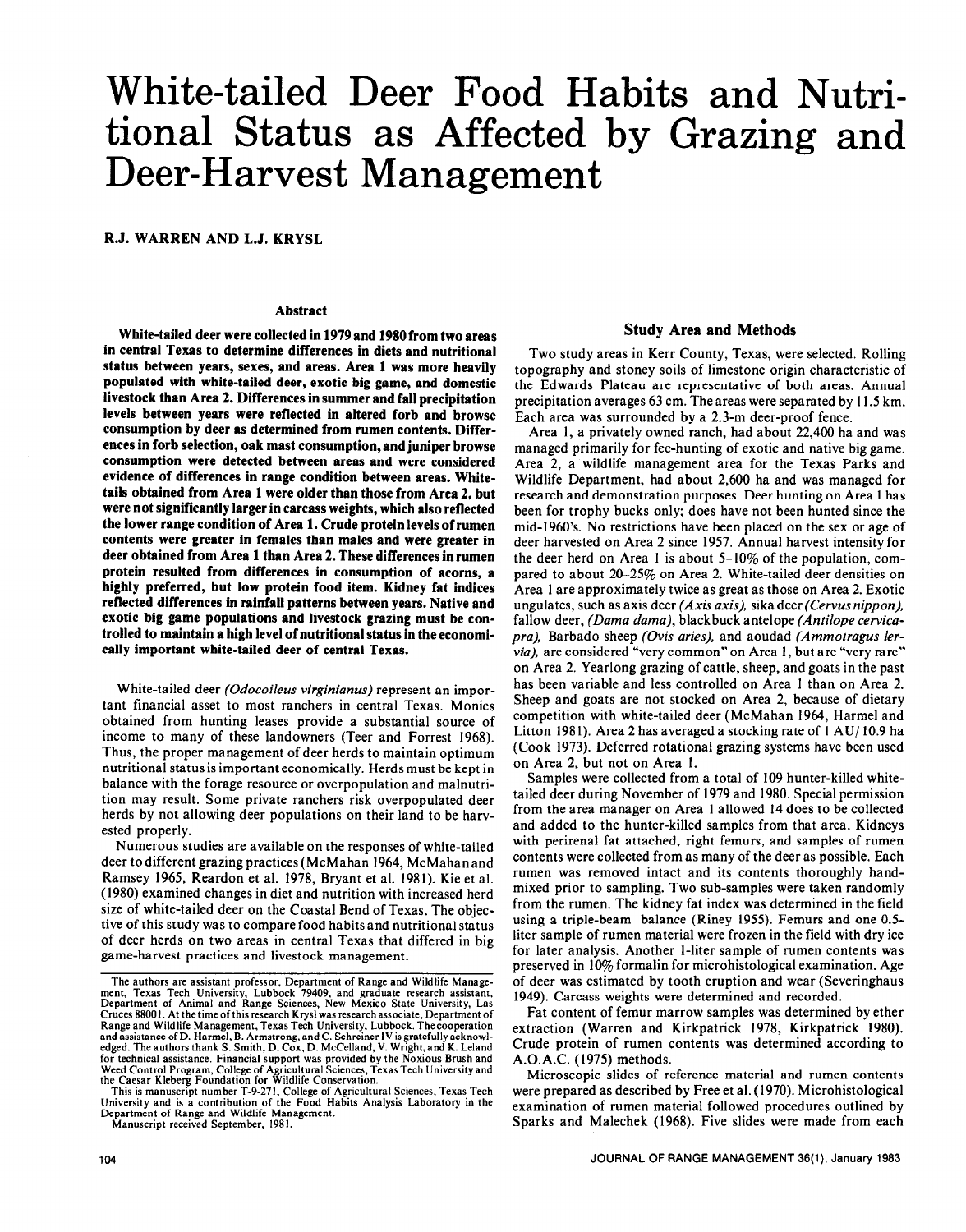sample, and these were examined until 50 fields of view were tallied with identifiable plant fragments. Dietary similarities between selection groups were calculated using Kulczynski's similarity index (Oosting 1956) and Spearman rank-order correlation coefficient (Nie et al. 1975).

Nutritional status data were analyzed by analysis of variance using the general linear model procedure of Barr et al. (1976). A split-plot design was used to examine the differences between years, areas, and sexes, as well as all interactions. The significance level used was  $P<0.05$ .

#### **Results**

White-tailed deer on both areas were primarily browsers rather than grazers during the fall. Browse accounted for 57.1% and 49.7% of the fall diet of deer on Area 1 in 1979 and 1980, respectively (Table 1). Oak (Quercus spp.) leaves, Ashe juniper *(Juniperus ashei),* and acorns comprised the majority of forage consumed by deer on Area 1. Forbs contributed 31.6% and 42.3% to the fall diet in 1979 and 1980, respectively, with bladderpods *(Lesquerellu*  spp.), spurges *(Euphorbiu* spp.), redseed plantain *(Pluntugo rho*dosperma), filaree (Erodium spp.), silverleaf nightshade (Solanum *eluegnifolium),* and common horehound *(Marrubium vulgure)*  being most important. Texas wintergrass *(Stipu leucotrichu),* a cool-season species, was the only grass consumed substantially during the fall.

Browse comprised 68.6% and 62.3% of the fall diet of deer on Area 2 in 1979 and 1980, respectively, with oak mast and leaves being most important (Table 2). Deer on Area 2 consumed more oak mast and less oak leaves and Ashe juniper than deer on Area I. Forbs contributed 31.6% and 42.3% to the fall diet in 1979 and 1980, respectively, with bladderpods, spurges, globemallows *(Sphuerulceu* spp.), whorled nodviolet *(Hybanthus verticillutus).*  and filaree being most important. Deer on Area 2 consumed a much greater variety of forb species than deer on Area 1 (27 vs. 18,

# **Table 1. Percent relative frequency of plant fragments in fall 1979 and 1980 deer diets on Area 1.**

|                                                                            |                          |            |            | 1980                     |
|----------------------------------------------------------------------------|--------------------------|------------|------------|--------------------------|
|                                                                            | 1979 Total               | 1980 Total | Males      | Females                  |
| <b>Species</b>                                                             | $(15)^{1}$               | (40)       | (32)       | (8)                      |
| Grasses:                                                                   |                          |            |            |                          |
| Texas wintergrass (Stipa leucotricha)                                      | 2.0                      | 1.6        | 1.9        | 1.2                      |
| Sedge (Carex spp.)                                                         | Tr <sub>2</sub>          | <b>Tr</b>  | <b>Tr</b>  | <b>Tr</b>                |
| Sideoats grama (Bouteloua curtipendula)                                    |                          | Tr         | Tr         | $\overline{\phantom{0}}$ |
| Bristlegrass (Setaria spp.)                                                | Tr                       | <b>Tr</b>  | Tr         | Tr                       |
| Threeawns (Aristida spp.)                                                  |                          | Tг         | <b>Tr</b>  | $\overline{\phantom{0}}$ |
| Blue grama <i>(Bouteloua gracilis)</i>                                     | Tr                       | Tг         | Tr         |                          |
| Rescuegrass (Bromus catharticus)                                           | 1.0                      | Tr         | Tr         |                          |
| Panic grass (Panicum spp.)                                                 |                          | Tr         | Tr         | 1.2                      |
| Unknown grasses                                                            | Tг                       | Tr         | Tr         |                          |
| Total grasses                                                              | 6.2                      | 4.3        | 5.3        | 3.2                      |
| Forbs:                                                                     |                          |            |            |                          |
| Bladderpods (Lesquerella spp.)                                             | 17.1                     | 28.6       | 14.1       | 42.2                     |
| Spurges ( <i>Euphorbia</i> spp.)                                           | 5.0                      | 3.5        | 3.9        | 3.1                      |
| Fleabane ( <i>Erigeron</i> spp.)                                           | Тr                       | 1.0        | 1.9        | <b>Tr</b>                |
| Redseed plaintain (Plantago rhodosperma)                                   | 2.0                      | 1.6        | 1.5        | 1.6                      |
|                                                                            | 1.8                      | 1.2        | 1.4        | Tr                       |
| Filaree ( <i>Erodium</i> spp.)                                             | Tr                       | Tr         | 1.1        | Tr                       |
| Primrose (Oenothera spp.)<br>Silverleaf nightshade (Solanum elaegnifolium) | 2.1                      | 1.0        | 1.1        | Tr                       |
|                                                                            |                          |            |            |                          |
| Globemallows (Sphaeralcea spp.)                                            | Tr<br>Tг                 | Tr<br>Tг   | 1.0<br>1.0 | Tr                       |
| White sage (Artemisia ludoviciana)                                         | Tr                       | 1.9        | 1.0        | $\qquad \qquad$<br>2.7   |
| Common horehound (Marrubium vulgare)                                       | Tr                       | Тr         |            |                          |
| Puccoon (Lithospermum spp.)                                                | Tг                       | Tг         | Тr<br>Tr   | Tr                       |
| Zinnia (Zinnia spp.)                                                       |                          |            | Tr         | Tr                       |
| Groundcherry ( <i>Physalis</i> spp.)                                       | 1.1                      | Tг         |            | Tr                       |
| Locoweed (Astragulas spp.)                                                 | Tг                       | Tг         | Tr         | $\overline{\phantom{0}}$ |
| Milkwort ( <i>Polygala</i> spp.)                                           |                          | Tr         | Tr         |                          |
| Ragweed (Ambrosia spp.)                                                    |                          | Tr         |            | Tг                       |
| Sida (Sida spp.)                                                           | للمسد                    | Тr         |            | Tг                       |
| Pricklepoppy ( <i>Argemone</i> spp.)                                       |                          | Tr         |            | <b>Tr</b>                |
| Total forbs                                                                | 31.6                     | 42.3       | 29.9       | 54.6                     |
| Browse:                                                                    |                          |            |            |                          |
| Oak leaves ( <i>Quercus</i> spp.)                                          | 19.8                     | 22.5       | 27.5       | 17.4                     |
| Ashe juniper (Juniperus ashei)                                             | 26.2                     | 17.1       | 18.5       | 15.6                     |
| Oak mast (Quercus spp.)                                                    | 9.1                      | 5.4        | 8.4        | 2.4                      |
| Sumac (Rhus spp.)                                                          | Tr                       | Tг         | 1.3        |                          |
| Acacia (Acacia spp.)                                                       | $\overline{\phantom{0}}$ | Tr         | 1.2        | -                        |
| Elbowbush (Forestiera spp.)                                                |                          | Tr         | 1.0        | $\overline{\phantom{0}}$ |
| Cacti (Opuntia spp.)                                                       | 1.2                      | Тr         | 1.0        | Tr                       |
| Baccharis ( <i>Baccharis</i> spp.)                                         | $\overline{\phantom{a}}$ | Tг         | Tг         | $\frac{1}{2}$            |
| Algerita (Berberis trifolata)                                              | ——                       | <b>Tr</b>  | Tr         | Tr                       |
| Mesquite (Prosopis chilensis)                                              | Tr                       | 1.6        | Tr         | 2.5                      |
| <b>Total Browse</b>                                                        | 57.1                     | 49.7       | 60.2       | 39.4                     |
| Unknown (Browse or Forb)                                                   | 5.1                      | 3.7        | 4.6        | 2.8                      |
| <b>Grand Total</b>                                                         | 100.0                    | 100.0      | 100.0      | 100.0                    |
|                                                                            |                          |            |            |                          |

'Sample size in parentheses

 $2T_r = \text{traces}$  (<1.0% R.F.).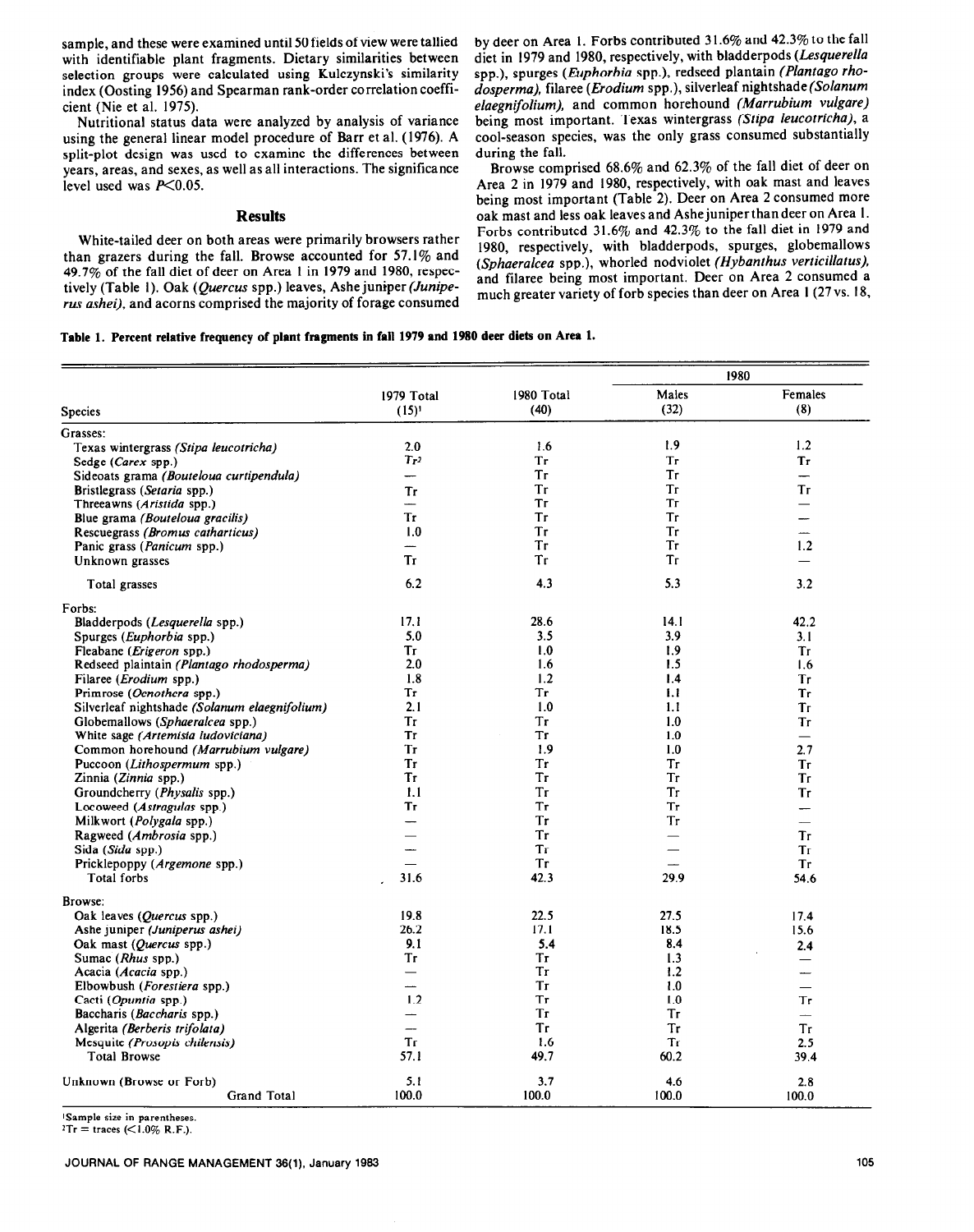respectively). Texas wintergrass also was the major grass species used by deer on Area 2.

Similarity indices and rank-order correlation coefficients(Table 3) indicated that deer diets withinareasand between 1979 and 1980 were similar. Further comparisons were made with 1980 data only, because of the smaller sample size in 1979. These comparisons indicated that diets within areas and between maleand femaledeer were similar. However, deer diets were substantially different between areas. Female diets were least similar between areas (3 I .5%), primarily because females on Area I ate large quantities of bladderpods (42.2%). while females on Area 2consumed primarily oak mast (50.7%).

Deer collected from Area I were older than deer collected from Area 2 ( $\bar{X}$ =4.7 years vs. 2.6 years, respectively; Tables 4 and 5). Carcass weights (Tables 4 and 5) were significantly different between male and female deer  $({\overline{X}}=36.4 \text{ kg} \text{ vs. } 23.6 \text{ kg}$ , respectively). Females had greater levels of crude protein in their rumina (Tables 4 and 5) than males  $(\overline{X}=8.7\% \text{ vs. } 6.6\%$ , respectively). Additionally, deer on Area I had greater levels of rumen protein than those on Area 2 ( $\bar{x}=8.5\%$  vs. 6.3%, respectively). Kidney fat indices (Tables 4 and 5) determined for all deer in 1979 were significantly greater than in 1980  $\bar{X}$ =77.7% vs. 19.7%, respectively). No significant differences in femur marrow fat content (Tables 4 and 5) were detected between years, sexes, or areas.

|  | Table 2. Percent relative frequency of plant fragments in fall 1979 and 1980 deer diets on Area 2. |  |  |  |  |  |  |  |  |
|--|----------------------------------------------------------------------------------------------------|--|--|--|--|--|--|--|--|
|--|----------------------------------------------------------------------------------------------------|--|--|--|--|--|--|--|--|

|                                               |                          |                 |                          | 1980                     |  |
|-----------------------------------------------|--------------------------|-----------------|--------------------------|--------------------------|--|
|                                               | 1979 total               | 1980 total      | Males                    | Females                  |  |
| <b>Species</b>                                | $(13)^{1}$               | (60)            | (48)                     | (12)                     |  |
| Grasses:                                      |                          |                 |                          |                          |  |
| Texas wintergrass (Stipa leucotricha)         | 2.1                      | 3.9             | 2.6                      | 5.1                      |  |
| Plains lovegrass (Eragrostis intermedia)      | 1.0                      | Tr <sup>2</sup> | <b>Tr</b>                | $\sim$                   |  |
| Sideoats grama (Bouteloua curtipendula)       | Tг                       | Tг              | Tr                       | Tr                       |  |
| Rescuegrass (Bromus catharticus)              | 1.0                      | Tг              | Тr                       | Tг                       |  |
| Bristlegrass (Setaria spp.)                   | $\overline{\phantom{0}}$ | Tr              | Tr                       | $\overline{\phantom{0}}$ |  |
| Threeawns (Aristida spp.)                     |                          | Tг              | <b>Tr</b>                |                          |  |
| Panic grass ( <i>Panicum</i> spp.)            | Tr                       | Tr              | $\overline{\phantom{0}}$ | Tr                       |  |
| Unknown grasses                               |                          | Tг              | Tr                       | Tг                       |  |
| <b>Total Grasses</b>                          | 4.9                      | 5.4             | 3.9                      | 6.9                      |  |
| Forbs:                                        |                          |                 |                          |                          |  |
| Bladderpods (Lesquerella spp.)                | 14.2                     | 10.6            | 9.2                      | 12.0                     |  |
| Spurges (Euphorbia spp.)                      | 2.0                      | 2.3             | 3.1                      | 1.4                      |  |
| Globemallows (Sphaeralcea spp.)               | 1.0                      | 2.8             | 2.4                      | 3.2                      |  |
| White sage (Artemisia ludoviciana)            | Tг                       | 1.2             | 1.6                      | Tr                       |  |
| Silverleaf nightshade (Solanum elaegnifolium) | 1.0                      | Тr              | 1.2                      | Tr                       |  |
|                                               | Тr                       | Tг              | 1.1                      | Tr                       |  |
| Fleabane ( <i>Erigeron</i> spp.)              | 2.4                      | 1.4             | 1.0                      | 1.8                      |  |
| Whorled nodviolet (Hybanthus verticillatus)   | 1.1                      | 1.3             | 1.0                      | 1.5                      |  |
| Primrose (Oenothera spp.)                     |                          |                 |                          |                          |  |
| Common horehound (Marrubium vulgare)          | Tr                       | 1.1             | Tr<br>Tr                 | 1.5                      |  |
| Locoweed (Astragulas spp.)                    | Tг                       | Тr              | <b>Tr</b>                | Tr<br>للنسا              |  |
| Flax (Linux sp. )                             | Tr                       | <b>Tr</b>       |                          |                          |  |
| Filaree ( <i>Erodium</i> spp.)                | 2.0                      | 1.1             | Tr                       | 1.5                      |  |
| Croton (Croton spp.)                          |                          | Tr              | Tr                       | 1.3                      |  |
| Sand-lily ( <i>Mentzelia</i> spp.)            | $\overline{\phantom{0}}$ | Tг              | Tr                       |                          |  |
| Arrowleaf sida (Sida filicaulis)              | —                        | Tr              | Tr                       | Tr                       |  |
| Groundsel (Senecio spp.)                      |                          | <b>Tr</b>       | Тr                       | $\overline{\phantom{0}}$ |  |
| Groundcherry ( <i>Physalis</i> spp.)          | Tг                       | Tr              | Tr                       | 1.2                      |  |
| Flannel mullien (Verbascum thapsus)           |                          | Tr              | <b>Tr</b>                | Tr                       |  |
| Common ragweed (Ambrosia psilostachya)        |                          | <b>Tr</b>       | Tr                       | Tr                       |  |
| Carlesss weed (Amaranthus graecizans)         | <b>Tr</b>                | Tг              | Tr                       | Tr                       |  |
| Coneflower (Ratibida columnaris)              | and the                  | Tr              | <b>Tr</b>                | $\overline{\phantom{0}}$ |  |
| Zinnia (Zinnia spp.)                          | and a                    | Тr              | Тr                       | --                       |  |
| Milkwort ( <i>Polygala</i> spp.)              | <b>Tr</b>                | <b>Tr</b>       | Тr                       |                          |  |
| Redseed plantain (Plantago rhodosperma)       | Тr                       | Tr              | Tr                       | Tr                       |  |
| Puccoon (Lithospermum spp.)                   |                          | Tr              | Тr                       |                          |  |
| Sage (Saliva farinacea)                       | $\overline{\phantom{a}}$ | Tr              | $\overline{\phantom{0}}$ | Tr                       |  |
| Buckwheat ( <i>Eriogonum</i> spp.)            |                          | <b>Tr</b>       |                          | Tr                       |  |
| <b>Total Forbs</b>                            | 24.0                     | 29.3            | 27.0                     | 31.6                     |  |
| Browse:                                       |                          |                 |                          |                          |  |
| Oak mast (Quercus spp.)                       | 55.1                     | 54.5            | 58.3                     | 50.7                     |  |
| Oak leaves (Quercus spp.)                     | 10.2                     | 5.8             | 6.1                      | 5.5                      |  |
| Ashe juniper (Juniperus ashei)                | 2.1                      | Tr              | Tг                       | Tr                       |  |
| Woollybucket bumelia (Bumelia lanuginosa)     | Tr                       | Tr              | <b>Tr</b>                | $\overline{\phantom{a}}$ |  |
| Grape (Prunus spp.)                           | $\overline{\phantom{0}}$ | Tr              | <b>Tr</b>                | <b>Tr</b>                |  |
| Sumac (Rhus spp.)                             |                          | Tr              | Tг                       | Tr                       |  |
| Cacti (Opuntia spp.)                          | Tr                       | Tr              | <b>Tr</b>                | Tr                       |  |
| Mesquite (Prosopis chilensis)                 | Tr                       | Тr              | $\overline{\phantom{0}}$ | <b>Tr</b>                |  |
| Total browse                                  | 68.6                     | 62.3            | 66.1                     | 58.5                     |  |
| Unknown (Browse or Forb)                      | 2.5                      | 3.0             | 3.0                      | 3.0                      |  |
| Grand Total                                   | 100.0                    | 100.0           | 100.0                    | 100.0                    |  |
|                                               |                          |                 |                          |                          |  |

**'Sample size in parentheses.** 

 $2Tr = \text{traces } (\leq 1.0\% \text{ R.F.}).$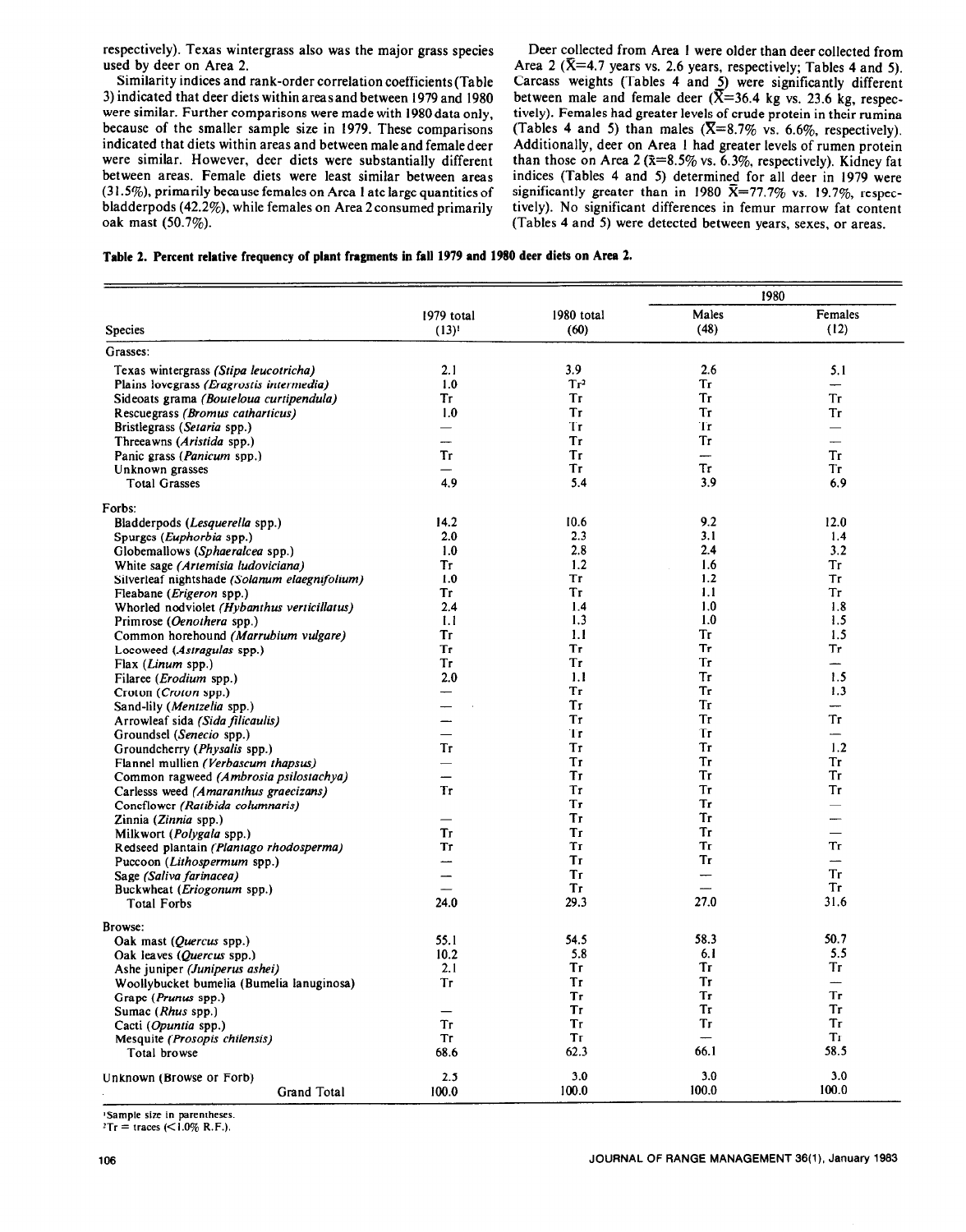coefficients ( $r<sub>s</sub>$ ) of selected dietary comparisons.

| Comparison                                        | %    | г.   |
|---------------------------------------------------|------|------|
| Area 1 (1979) vs. Area 1 (1980)                   | 82.1 | 0.77 |
| Area 2 (1979) vs. Area 2 (1980)                   | 87.0 | 0.85 |
| Males (1980, Area 1) vs. Females (1980, Area 1)   | 65.7 | 0.76 |
| Males (1980, Area 2) vs. Females (1980, Area 2)   | 84.4 | 0.70 |
| Males (1980, Area 1) vs. Males (1980, Area 2)     | 40.1 | 0.27 |
| Females (1980, Area 1) vs. Females (1980, Area 2) | 31.5 | 0.57 |
| Area 1 (1980) vs. Area 2 (1980)                   | 39.7 | 0.49 |

#### **Discussion**

Possible biases inherent in the microscopic analysis of plant fragments as performed in this study were discussed by Kie et al. (1980). Absolute dietary percentages of bladderpods and silverleaf nightshade may have been overestimated by this technique. However, conclusions regarding relative changes in dietary components between years, sexes, and areas can be made.

Food habits of deer collected in this study varied between years, perhaps as a result of different rainfall patterns. The amount of forbs in the diet of deer from both areas (Tables 1 and 2) was greater in 1980 than in 1979. This observation may be the result of substantially greater fall precipitation in 1980 compared to 1979 (Table 6). Furthermore, browse apparently was more important to deer in 1979 than in 1980. Substantially more spring and summer precipitation occurred in I979 than in 1980 and may explain this observation. One other consistent trend in food habits observed between years for both areas was that Ashe juniper appeared to be more important in 1979 than in 1980. The lowerfall rainfall in 1979 than in 1980 may have forced the deer to rely more heavily on juniper browse. Juniper is considered a low-palatability, emergency browse for white-tailed deer (Hill 1946).

Table 3. Similarity indices (%) and Spearman rank-order correlation **Table 6. Average seasonal and annual rainfall (cm) at Area 2 during 1979, <br>coefficients (r.) of selected dietary comparisons. <b>1980, and over a 27 year p** 

| 1952-1979 |
|-----------|
| (cm)      |
| 8.7       |
| 15.7      |
| 19.1      |
| 20.0      |
| 63.5      |
|           |

**'Data obtained from Harmel and Litton (1981) and personal communications with area managers at Area 2.** 

Differences in deer diets between areas also were observed. It was assumed that Area 2 was managed better than Area 1, based on differences in deer populations, exotic ungulate populations, and grazing practices. Yet, in both years deer collected from Area 2 had a substantially lower amount of forbs in their rumina than deer from Area 1 (Tables 1 and 2). Most literature (McMahan 1964, Bryant et al. 1981) indicates that poor range management will reduce the amount of forbs in the diet of white-tailed deer. The observed differences in forb selection by deer in this study are probably the result of differences in consumption of highly preferred acorns. Deer on Area 2consumed substantially more acorns than deer on Area 1, which probably reduced their consumption of forbs. Harlow et al. (1975) demonstrated that deer consume lower amounts of herbaceous plants in years of oak mast abundance. Furthermore, deer on Area 2 consumed a much wider variety of forb species than those on Area 1. Forb diversity in the Edwards Plateau is much greater on pastures in excellent range condition than on pastures in poor range condition (F.C. Bryant, pers. comm.). In addition, deer on Area 2 consumed much less juniper than deer on Area I. Bryant et al. (1981) reported that deer on pastures in poor range condition consumed juniper, whereas deer

Table 4. Mean  $(\bar{x} \pm SE)$  age and indices of nutritional status for white-tailed deer obtained from Area 1.

| Year | <b>Sex</b> | Sample<br>size | Age<br>(vears) <sup>1</sup> | Carcass weight<br>$(kg)^2$ | Rumen protein<br>$(96)^3$ | Kidney fat index<br>$(%)^4$  | Femur marrow fat<br>(%) <sup>s</sup> |  |  |
|------|------------|----------------|-----------------------------|----------------------------|---------------------------|------------------------------|--------------------------------------|--|--|
| 1979 | Male       |                | $3.9 \pm 0.6$               | $36.2 \pm 1.5^{\circ}$     | $10.2 \pm 0.5^{\circ}$    | $98.4 \pm 21.5$ <sup>6</sup> | $80.8 \pm 4.8$                       |  |  |
| 1979 | Female     |                | $4.9 \pm 1.2$               | $18.2 \pm 1.9$             | $10.4 \pm 0.6$            | $15.3 \pm 4.7$               | $56.9 \pm 11.4$                      |  |  |
| 1980 | Male       | 29             | $4.8 \pm 0.2^6$             | $41.8 \pm 0.9$             | $6.9 \pm 0.4$             | $22.9 \pm 2.0$               | $88.5 \pm 1.3^8$                     |  |  |
| 1980 | Female     |                | $5.0 \pm 0.8$               | $26.0 \pm 2.3$             | $11.6 + 1.7$              | $21.8 \pm 6.0$               | $91.2 \pm 1.5$                       |  |  |

<sup>1</sup> Analysis of age data revealed a significant (P<0.05) area effect. and sex  $\times$  area interaction.

<sup>2</sup> Analysis of carcass weight data revealed a significant ( $P<0.05$ ) sex effect and year  $\times$  area interaction.

<sup>3</sup>Analysis of rumen protein data revealed a significant ( $P<0.05$ ) sex effect, area effect, and year  $\times$  sex  $\times$  area interaction.

**'Analysis of kidney fat index data revealed a significant (P<0.05) year effect, year**  $\times$  **sex interaction, and year**  $\times$  **sex**  $\times$  **area interaction.** 

<sup>5</sup> Analysis of femur marrow fat data revealed a significant ( $P<0.05$ ) year  $\times$  sex interaction and year  $\times$  sex  $\times$  area interaction.

**\*Sample size for this mean is one less than indicated.** 

**?Z.ample size for this mean is 27.** 

**USample size for this mean is 18.** 

#### Table 5. Mean  $(\bar{x} \pm SE)$  age and indices of nutritional status for white-tailed deer obtained from Area 2.

| Year | Sex    | Sample<br>size | Age<br>(vears) <sup>1</sup> | Carcass weight<br>$(kg)^2$ | Rumen protein<br>$(96)^3$ | Kidnev fat index<br>$(96)^4$ | Femur marrow fat<br>$(%)^5$  |
|------|--------|----------------|-----------------------------|----------------------------|---------------------------|------------------------------|------------------------------|
| 1979 | Male   | 10             | $1.9 \pm 0.2$               | $34.4 \pm 1.9$             | $5.8 \pm 0.5$             | $109.7 \pm 17.9$             | $81.0 \pm 2.3$               |
| 1979 | Female |                | $3.5 \pm 2.1$               | $22.7 \pm 2.0$             | $7.2 \pm 0.4$             | $68.0 \pm 19.1$              | $86.1 \pm 6.9$               |
| 1980 | Male   | 44             | $2.5 \pm 0.2$               | $33.2 \pm 1.4^{\circ}$     | $6.1 \pm 0.37$            | $17.1 \pm 1.8^8$             | $81.5 \pm 1.5$ <sup>9</sup>  |
| 1980 | Female |                | $3.2 + 0.7$                 | $25.3 + 1.9$               | $6.9 \pm 0.56$            | $18.6 + 3.16$                | $71.0 \pm 4.1$ <sup>10</sup> |

**'Analysis of age data revealed a significant (** $P \le 0.05$ **) area effect and sex**  $\times$  **area interaction.** 

<sup>2</sup>Analysis of carcass weight data revealed a significant ( $P<0.0$ ) sex effect and year  $\times$  area interaction.

I<sub>Analysis</sub> of rumen protein data revealed a significant ( $P<0.05$ ) sex effect, area effect, and year  $\times$  sex area interaction.

**'Analysis of kidney fat index data revealed a significant (P<0.05) year effect, year**  $\times \times$  **x x interaction, and year**  $\times$  **sex**  $\times$  **area interaction.** 

**JAnalysis of femur marrow fat data revealed a significant (** $R<0.05$ **) year**  $\times$  **sex interaction and year**  $\times$  **sex**  $\times$  **interaction.** 

**%ample size for this mean is one less than indicated.** 

**'Sample size for this mean is 4 1.** 

**\*Sample size for this mean is 37.** 

**%ample size for this mean is 30.** 

**<sup>%</sup>ample size for this mean is 13.**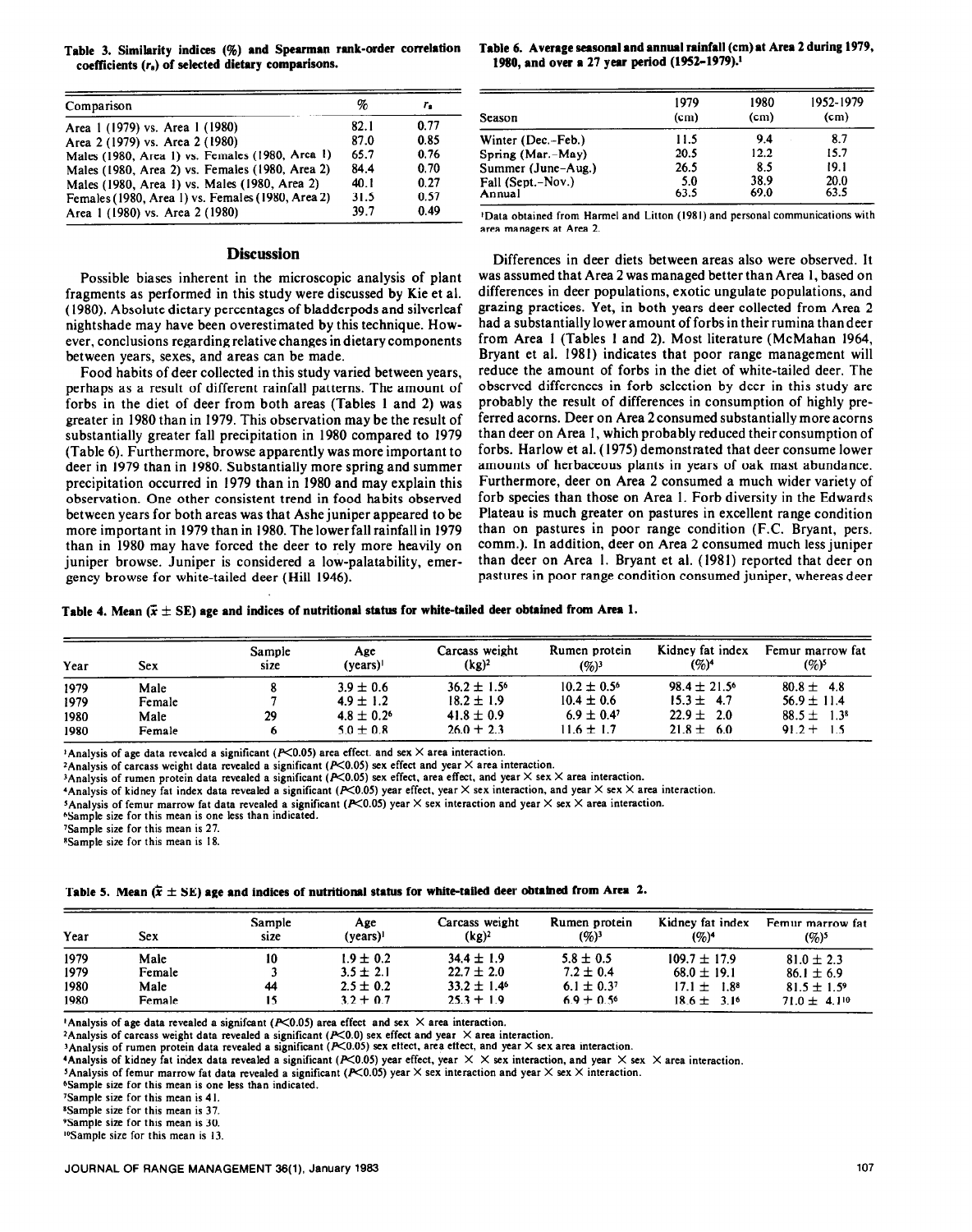on pastures in excellent range condition did not select juniper. These differences in deer diets between areas indicate that the pastures on Area 2 were in better range condition than those on Area 1.

A bias in animal collection techniques probably accounted for the significant difference detected between areas for deer age (Tables 4 and 5). All males killed by hunters on Area I were selected as trophy animals, based primarily on antler characteristics. Thus, these animals would be expected to be older. Furthermore, older deer should weigh more than youngerdeer (Short et al. 1969, Knowlton et al. 1979). Deer obtained from Area 1 averaged 2 years older than deer from Area 2, but did not exhibit significantly greater carcass weights (Tables 4 and 5). These observations suggest that deer on Area 1 were of a lower nutritional status than deer on Area 2, probably as a result of range condition differences.

The population age structures also may have differed between areas. Short (1972) determined that heavy hunting produces a young population age structure. Light hunting pressure will produce an old age structure in the population. Thus, the light hunting pressure that occurred on Area 1 may have produced a deer herd with an older age structure than found on Area 2, which is heavily hunted.

The higher dietary crude protein in females(Tables 4and 5) than males during this study probably reflected behavioral differences (i.e., rutting by males) rather than differences in nutritional needs. Males are known to alter their feed intake during the fall rut (Warren et al. 1981). Also, males ate more acorns than females (Tables 1 and 2). Acorns are low in crude protein and high in energy content (Short 1971, Harlow et al. 1975). Thus, the higher acorn content in rumina of males would have reduced the rumen protein levels, as compared to females.

Rumen protein content also was greater in deer from Area I than Area 2 (Tables 4 and 5). This apparent anomalous result can be explained by the fact that deer from Area 2 consumed substantially more oak mast than deer from Area I (Tables I and 2). The higher acorn content in the diets of deer from Area 2 would have reduced rumen protein levels and does not necessarily indicate a lower forage quality on Area 2. The lower amount of acorns consumed by white-tailed deer on Area 1, compared to Area 2, may be due to the greater numbers of ungulates competing for the available acorns on Area 1. Sheep and goats readily consume oak mast (McMahan 1964), as do axis deer, sika deer, fallow deer, blackbuck antelope, and aoudad (Butts et al. 1976). It also is possible that mast availability may have differed between areas. Overpopulated deer herds can decrease hardwood forest regeneration (Graham 1954, Webb et al. 1956).

Lower kidney fat indices (Tables 4 and 5) observed in 1980, compared to 1979, are probably the result of below normal summer precipitation in 1980 (Table 6). Summer rainfall in 1979 was above normal. Thus, these data indicate that a delay of approximately 3 months would be required before a significant change in rainfall would be reflected in kidney fat levels. Kidney fat is a widely accepted nutritional index, although the temporal responsiveness of kidney fat to altered nutritional conditions is not well documented. Warren and Kirkpatrick (1982) conducted a controlled nutritional experiment in which white-tailed deer fawns were placed on high energy  $(2,938 \text{ kcal}$  digestible energy/kg) and low energy  $(2,336 \text{ kcal}$  digestible energy/kg) diets for 4 weeks. Kidney fat levels were significantly lower in fawns on low energy diets than in those on high energy diets. Additional studies are needed to fully elucidate the responsiveness of kidney fat in adult deer.

No differences in femur marrow fat content weredetected in this study (Tables 4 and 5). Fat reserves are catabolized in an ordered, sequential manner (Harris 1945, Riney 1955, Dauphine 1971). Femur marrow fat is one of the last fat reserves to be used by deer, and is not expected to decrease substantially until kidney fat indices drop below 30% (Ransom 1965, Warren and Kirkpatrick 1982). Thus, deer in this study were notto the point nutritionally at which femur marrow fat **would** be used.

### **Conclusion**

Data obtained in this study indicated that intensive white-tailed deer harvests, low exotic ungulate populations, and controlled livestock grazing improve the nutritional status of white-tailed deer populations in the Edwards Plateau of Texas. Nutritional differences between areas were apparent, but somewhat obscured by significant differences in ages of collected deer. Deer collected from the lightly populated area attained a level of nutritional status not significantly different from that of deer on the densely populated area, but at a much earlier age. Nutritional differences between areas probably would have been more obvious if the ages of collected deer were similar, and if the collections had been conducted at a more nutritionally stressful season (e.g., February).

#### **Literature Cited**

- A.O.A.C. 1975. Official methods of analysis of the Association of Analytical Chemists. 12th Ed. Washington, D.C.
- **Barr, A.J.,** J.H. **Goodnight,** J.S. Snll, J.T. Helwig. 1976. A user's guide to S.A.S. 76. SAS Institute Inc., Raleigh, N.C.
- **Bryant, F.C., C.A. Taylor, and L.B. Merrill. 1981.** White-tailed deer diets from pastures excellent and poor range condition. J. Range Manage. 34: 193-200.
- Butts, G.L., M.J. Anderegg, W.E. Armstrong, D.E. Harmel, C.W. Ram**sey, and S.H. Sorola. 1976.** Food habits of five exotic ungulates on Kerr Wildlife Management Area, Texas. Texas Parks Wildl. Dep. Tech. Ser. 30.
- **Cook, R.L. 1973.** Management implications of heavy hunting pressure on Texas white-tailed deer on the Kerr Wildlife Management Area. Proc. Ann. Conf. SE. Assoc. Fish Wildl. Agencies 27:114-l 19.
- **Dauphine, T.C., Jr. 1971.** Physical variables as index to condition on barren-ground caribou. Trans. Northeast. Wild. Soc. 28:91-108.
- Free, J.C., R.M. Hansen, and P.L. Sims. 1970. Estimating dry weights of food plants in feces of herbivores. J. Range Manage. 23:300-302.
- **Graham, S.A. 1954.** Changes in northern Michigan forests from browsing by deer. Trans. North Amer. Wildl. Nat. Res. Conf. 19:526-533.
- **Harlow, R.F., J.B. Whelan, H.S. Crawford, and J.E. Skeen. 1975.** Deer foods during years of oak mast abundance and scarcity. J. Wildl. Manage. 39:330-336.
- **Harmel, D.E., and G.W. Litton. 1981.** Deer management in the Edwards Plateau of Texas. Texas Parks Wildl. Dep. Booklet 7000-86.
- **Harris, D. 1945.** Symptoms of malnutrition in deer. J. Wildl. Manage. 9:319-322.
- Hill, **R.R. 1946.** Palatability ratings of Black Hills plants for white-tailed deer. J. Wildl. Manage. 10:47-54.
- **Kie, J.G., D.L. Drawe, and G. Scott. 1980.** Changes in diet and nutrition with increased herd size in Texas white-tailed deer. J. Range Manage. 33:28-34.
- **Kirkpatrick, R.L. 1980.** Physiological indices in wildlife management, p. 99-112. *In:* S.D. Schemnitz (ed.), Wildlife Management Techniques Manual. 4th ed. The Wildlife Society, Washington, D.C.
- **Knowlton, F.F., M. White, and J.G. Kie. 1979.** Weight patterns of wild white-tailed deer in southern Texas. The Welder Wildlife Foundation Research Program: The First 22 Years, a Symposium. Corpus Christi, Texas. October 14, 1978.
- **McMahan, C.A. 1964.** Comparative food habits of deer and three classes of livestock. J. Wildl. Manage. 28:798-808.
- **McMahan, C.A., and C.W. Ramsey. 1965.** Response of deer and livestock to controlled grazing in central Texas. J. Range Manage. 18: l-7.
- Nie, N.H., C.H. Hull, J.G. Jenkins, K. Steinbrenner, and D.H. Bent. 1975. Statistical Package for the Social Sciences. 2nd ed. McGraw-Hill Book Co., New York.
- **Oosting, H.J. 1956.** The study of plant communities. Witt. Freeman and Co., San Francisco.
- **Ransom, A.B. 1%5.** Kidney and marrow fat as indicators of white-tailed deer condition. J. Wildl. Manage. 29:397-398.
- **Reardon, P.O., L.B. Merrill, and C.A. Taylor, J. 1978.** White-tailed deer preferences and hunter success under various grazing systems. J. Range Manage. 3 I :40-42.
- **Riney, T. 1955.** Evaluating condition of free-ranging red deer (Cervus elaphus), with special reference to New Zealand. New Zealand J. Sci. Technol. 36:429-463.
- **Severinghaus, C.W. 1949.** Tooth development and wear as criteria of age in white-tailed deer. J. Wildl. Manage. 13:195-216.
- **Short, H.L. 1971.** Forage digestibility and diet of deer on southern upland range. J. Wildl. Manage. 35:698-706.